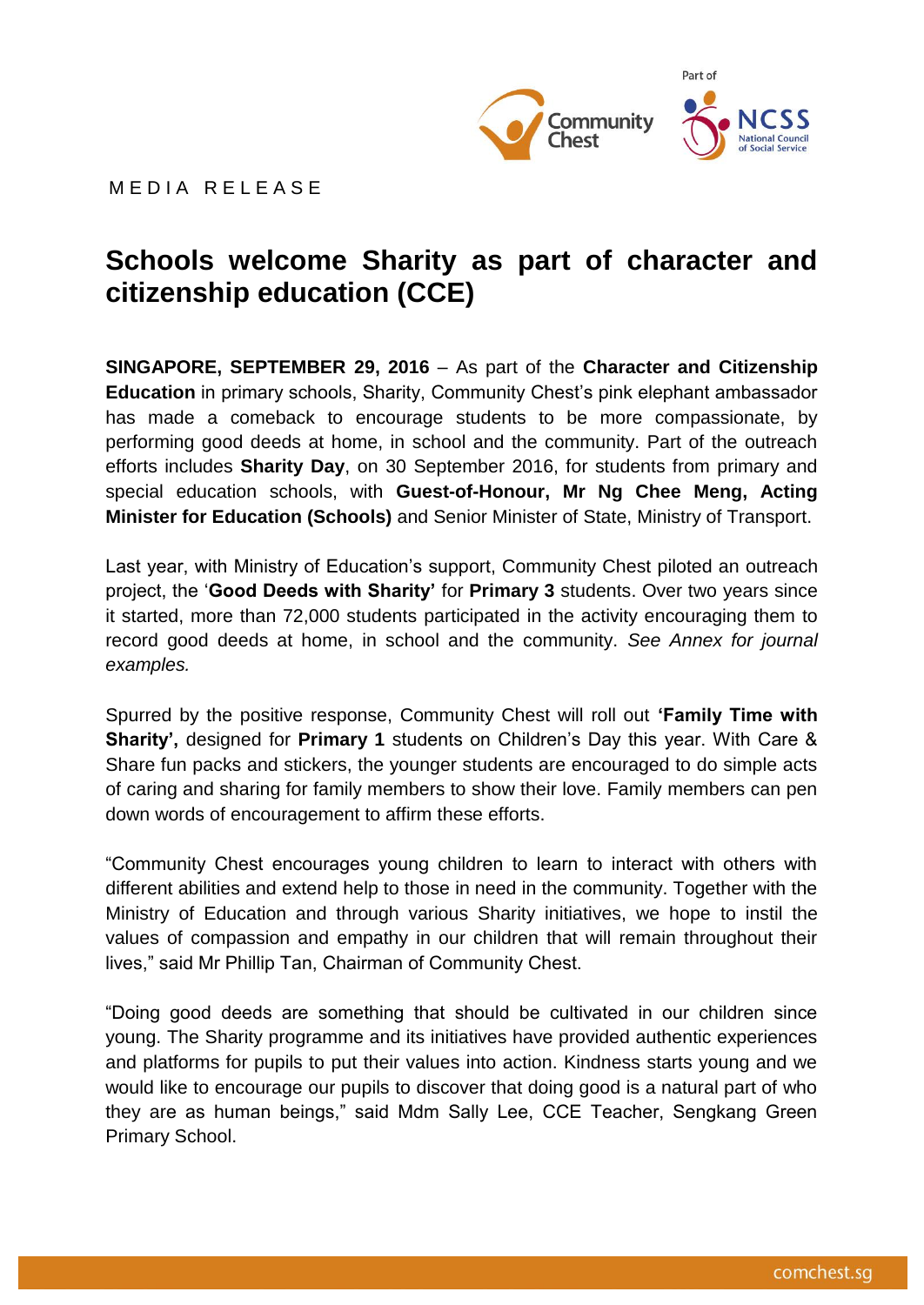One of the outreach platforms is the Community Chest **Sharity Day**, organised with **Wildlife Reserves Singapore** (WRS), as an opportunity for students from primary and special education schools to learn and have fun together. The students will also enjoy a special musical featuring Sharity and his animal friends, who have different abilities, but overcome challenges together to win the jungle race. This story of strength in teamwork will be adapted for Sharity's touring school shows nationwide.

Community Chest will also introduce digital initiatives to engage today's young children on the values of caring and sharing. Starting in December this year, Sharity and friends will star in an **animation series**. In one of the episodes, young children will learn more about the late Dr Ee Peng Liang, who was well-known for his charitable and voluntary work. He was the founder of Community Chest and the then President of Singapore Council of Social Service (now National Council of Social Service).

In addition, Sharity will launch a **new interactive website,** with information on the touring school shows, songs and videos, as well as games and contests for children to collect winning badges.

## -END-

## *Appended is the information on the Sharity initiatives*

For interview requests or other media enquiries, please contact:

| Ms Shazliana Heron                        | Mr Brendan Sheares                        |
|-------------------------------------------|-------------------------------------------|
| Manager                                   | <b>Senior Assistant Director</b>          |
| <b>National Council of Social Service</b> | <b>National Council of Social Service</b> |
| Tel: 6210 2639 / 9844 2775                | Tel: 6210 2638 / 9858 4111                |
| Email: shazliana_heron@ncss.gov.sg        | Email: brendan_sheares@ncss.gov.sg        |

#### **Community Chest**

For over 30 years, Community Chest has been engaging the community to support people in need through fund-raising and volunteering. Community Chest supports about 80 charities in Singapore, allowing them to focus on caring for the disadvantaged. As Community Chest's fund-raising and operating costs are covered mainly by Tote Board and Singapore Pools, 100% of your donations will go towards helping:

- Children with special needs and youths-at-risk to reach their potential
- **Adults with disabilities to integrate into society**
- Relationships of families in difficulty to stay resilient
- Elderly to age graciously in the community
- **Persons with mental health issues to integrate into society**

Give Hope. Share Joy at comchest.sg.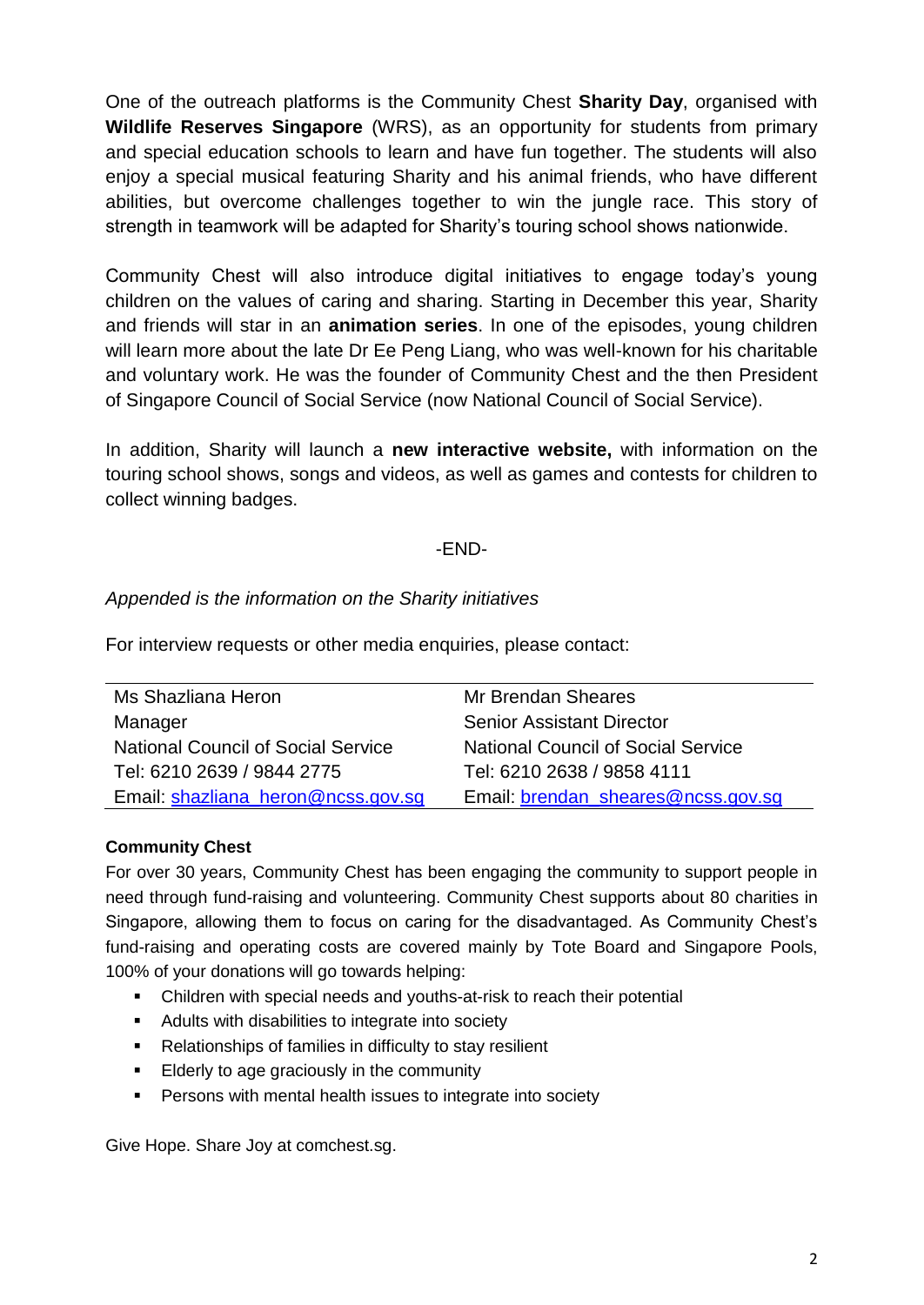**Issued by: Corporate Communications National Council of Social Service Thursday, 29 September 2016**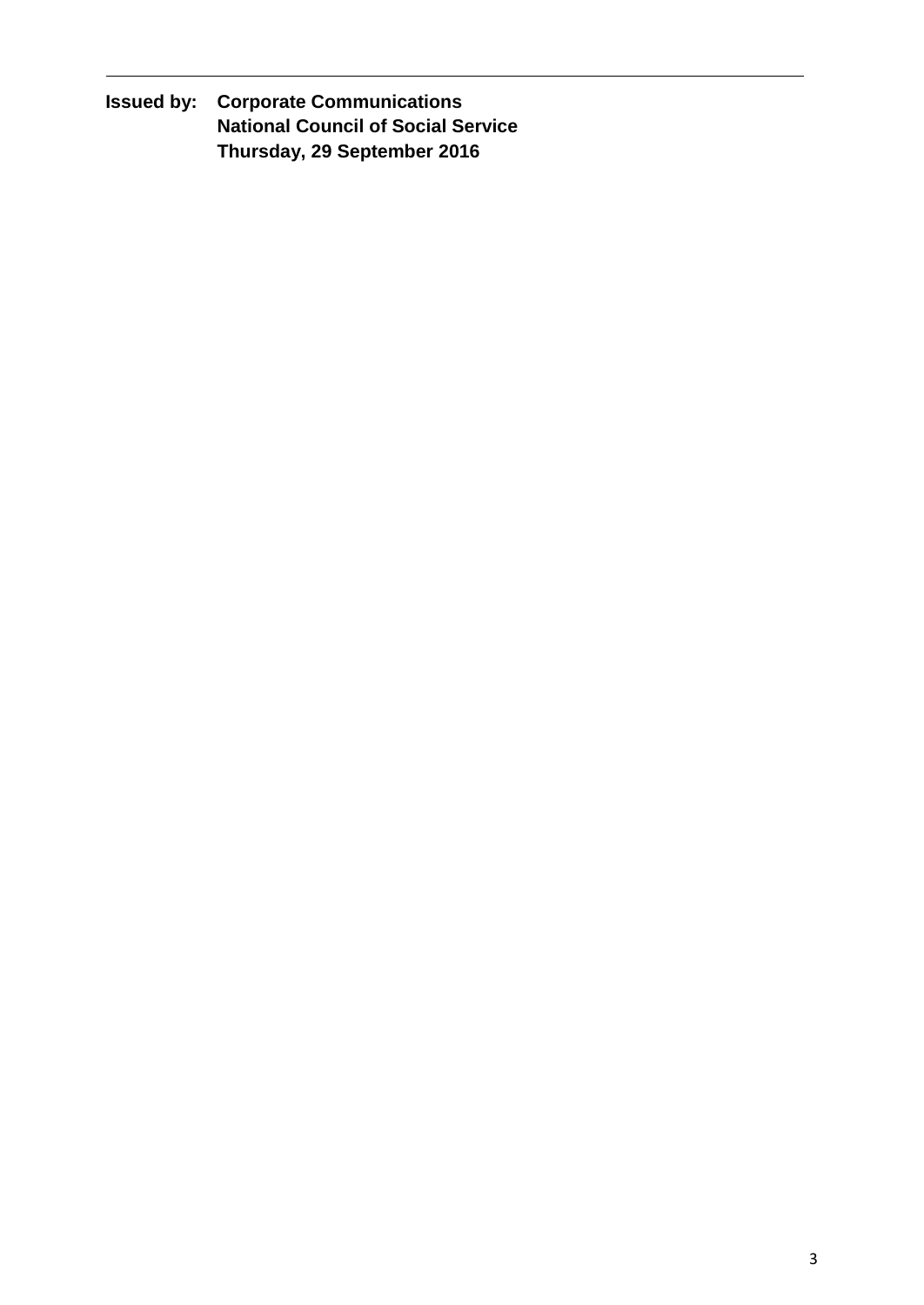#### **ANNEX**

#### **PRIMARY 3 - GOOD DEEDS WITH SHARITY**